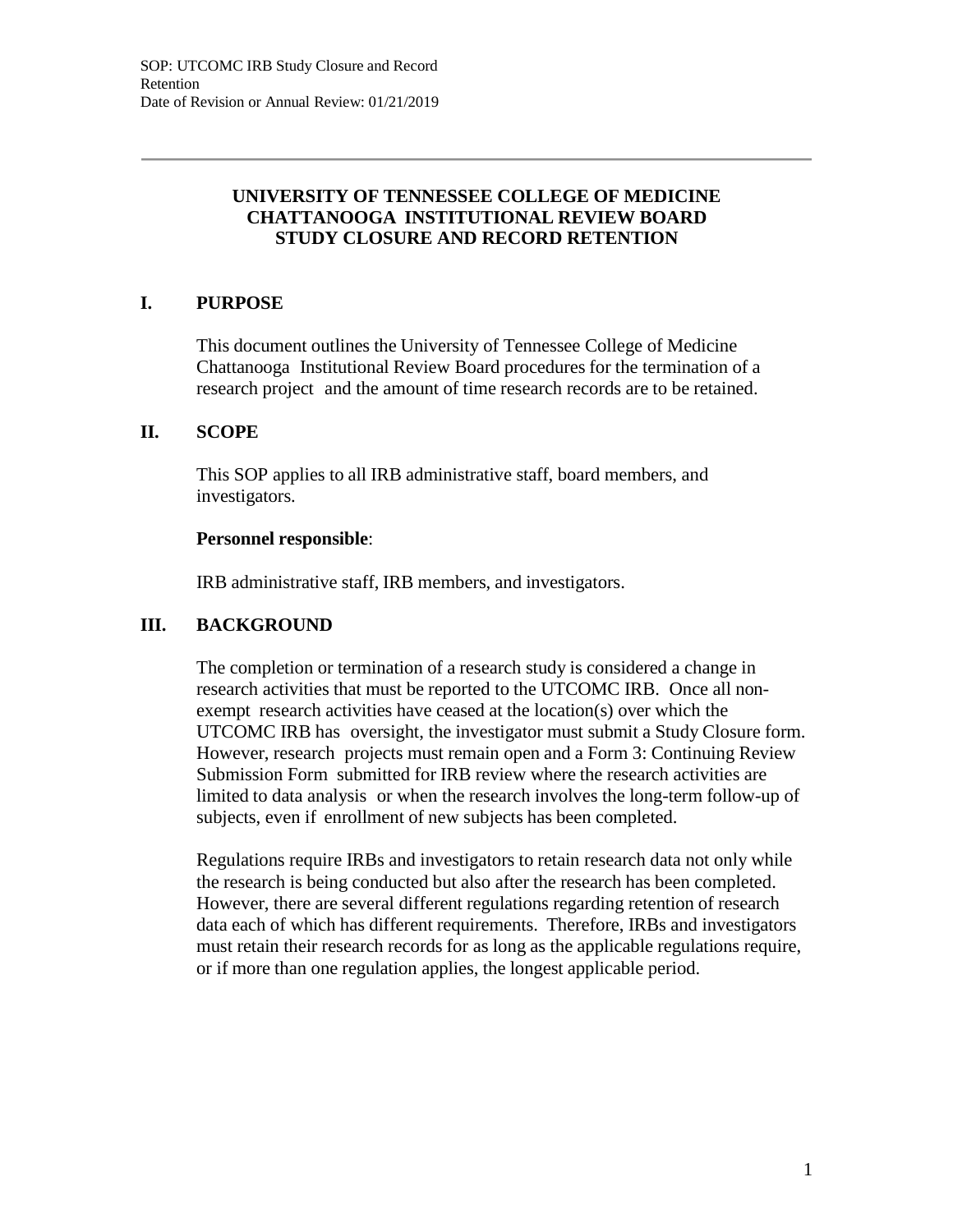### **In accord with:**

45 CFR 46.110, 45 CFR 46.115(b), 45 CFR 46.117, 21 CFR 56.115, 21 CFR 312.62(c) and 21 CFR 812.140(d)

OHRP Guidance on Continuing Review <http://www.hhs.gov/ohrp/policy/continuingreview2010.html>

OHRP Guidance on Written Procedures https:/[/www.hhs.gov/ohrp/regulations-and-policy/guidance/institutional](http://www.hhs.gov/ohrp/regulations-and-policy/guidance/institutional-)issues/institutional-review-board-written-procedures/index.html

Investigator Responsibilities: Frequently Asked Questions [http://www.hhs.gov/ohrp/regulations-and-policy/guidance/faq/investigator](http://www.hhs.gov/ohrp/regulations-and-policy/guidance/faq/investigator-)responsibilities/

Health Insurance Portability and Accountability Act of 1996 (HIPAA) Privacy and Security Rules https:/[/www.hhs.gov/sites/default/files/privacysummary.pdf](http://www.hhs.gov/sites/default/files/privacysummary.pdf)

*Compliance with this policy also requires compliance with state or local laws and regulations that provide additional protections for human subjects.*

# **IV. PROCEDURES**

### 1. **Project Closure/Termination**:

- a. Study completion requires the reporting of key information to the UTCOMC IRB for review using the Form F: Study Closure
- b. Once all research activities have ceased at the research location(s) over which the UTCOMC IRB has oversight, the investigator must submit a Form F: Study Closure form, including the appropriate signature via IRBNet.
- c. It is the responsibility of the principal investigator to ensure that the continuing review of an on- going research study or project is approved prior to the expiration date or, if a project is completed, that a Form F: Study Closure.
- d. Projects that involve long-term follow-up of research subjects must remain open and a Form D: Continuing Review Submission Form must be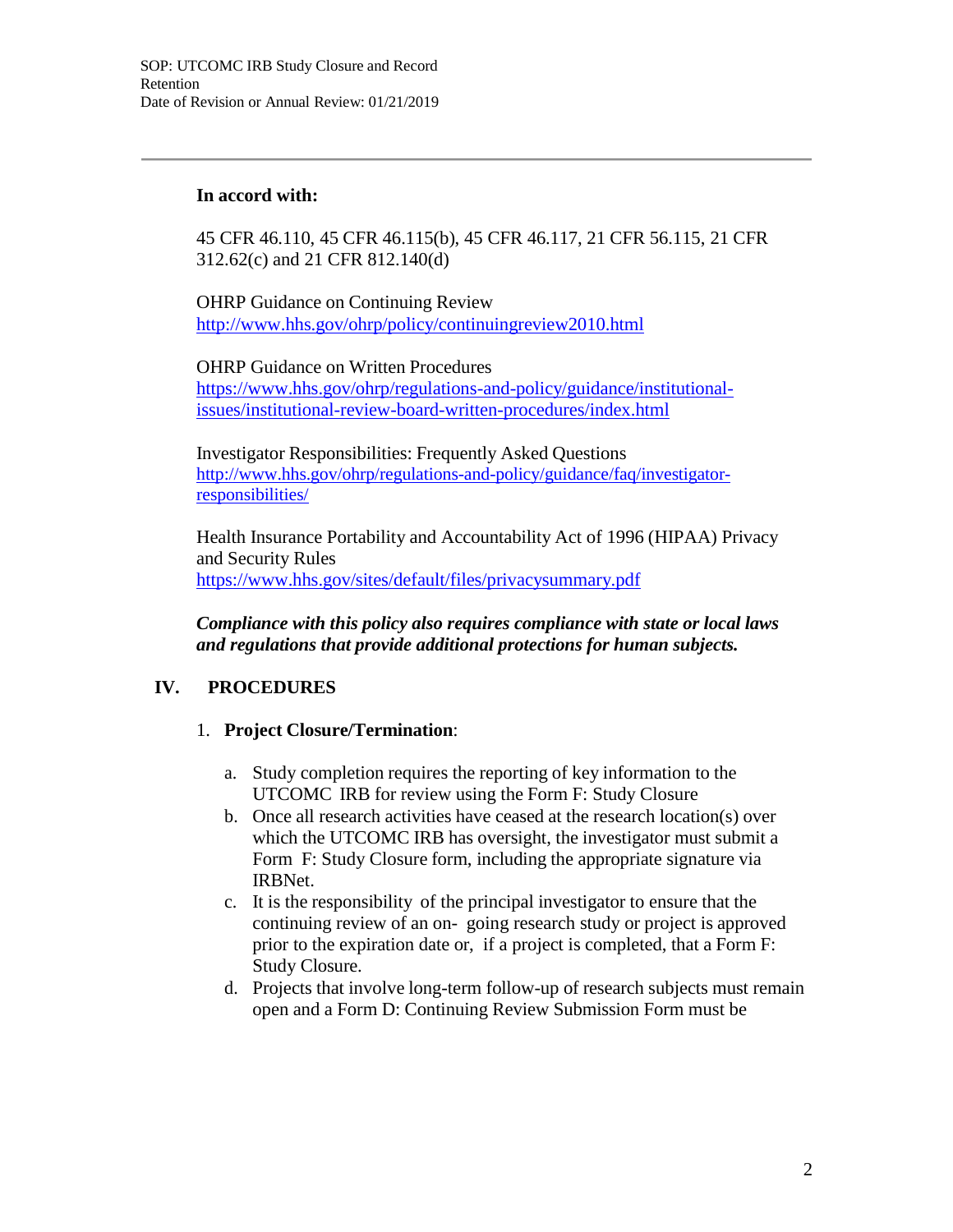submitted for IRB review, even if enrollment of new subjects has been completed. See SOP: Continuing Review of Research.

- e. Projects must remain open and a Form D: Continuing Review Submission Form must be submitted for IRB review even if the remaining research activities at the local site are limited to data analysis. See SOP: Continuing Review of Research.
- f. Upon receipt of the Form F: Study Closure, the IRB Administrator or designee review and acknowledge the study closure.
- g. The IRB Administrator or designee will change the status of the study in IRBNet to Terminated/Closed-Study Completed and issue a correspondence to the investigator via IRBNet acknowledging closure of the project.
- h. If an investigator fails to submit a Form F: Study Closure form by the expiration date of the study, then the investigator, faculty advisor (if applicable), and department head are issued a correspondence within IRBNet indicating that the study was administratively closed due to the investigator's failure to submit a Form D: Continuing Review Submission Form or a Form F: Study Closure. In addition, the status of the study in IRBNet is changed to Terminated/Administratively Closed.
- i. Administrative study closures (i.e., those studies closed by the IRB) are included as informational items in the minutes of the meeting of the full Board.
- j. All other study closures are placed on the electronic meeting agenda and sent electronically to Board members before the Board meeting each applicable week when the agenda is finalized.

### 2. **Reporting Requirements once a Research Project is closed**:

Once a research study is closed/terminated, the investigator's regulatory requirement for submitting documents to the IRB for review has been fulfilled. The IRB strongly suggests that the investigator consult the sponsor prior to closing a research study.

However, the IRB will accept regulatory documents for review if the material contains additional pertinent information that will be provided to the research subjects or if the sponsor's reporting requirements are different than that of the UTCOMC IRB.

### 3. **Investigator Record Retention**:

If more than one of the conditions below applies, research records should be retained for the longest applicable period.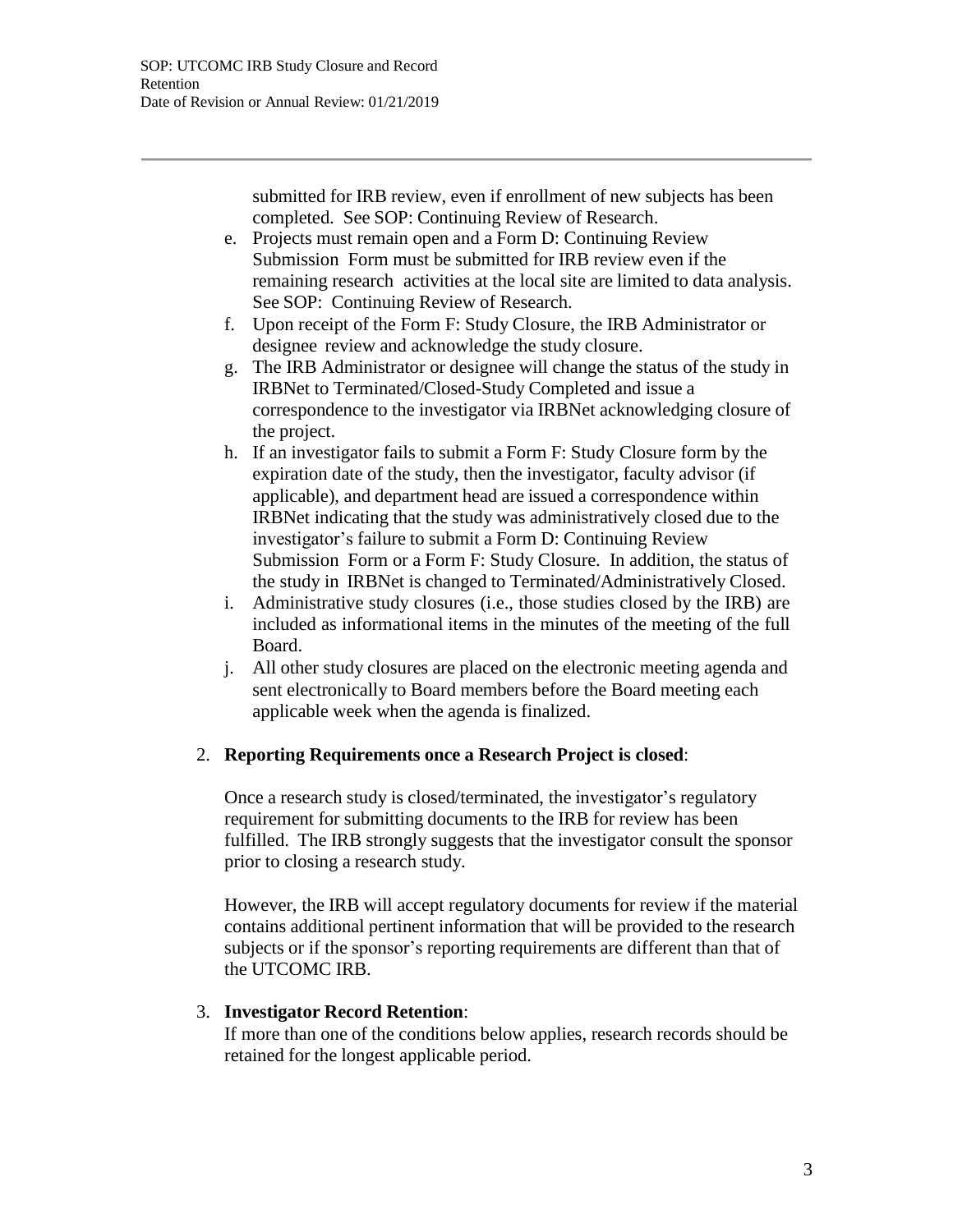a. **OHRP Requirements**: For all research that is regulated by HHS and reviewed under 45 CFR 46, records relating to the research must be retained for at least 3 years after completion of the research.

The UTCOMC IRB voluntarily applies this minimum requirement of retaining research records for 3 years after completion of the research to **ALL** studies approved by the UTCOMC IRB.

b. **FDA Requirements**: An investigator conducting research that is regulated by the FDA and involves drugs or biologics being tested in humans must retain the research records for a period of 2 years following the date a marketing application is approved for the drug for the indication for which it is being investigated or, if no application is being filed or the application is not approved for such indication, until 2 years after the investigation is discontinued and the FDA is notified.

An investigator conducting research that involves a medical device shall maintain the research records for a period of 2 years after the later of the following two dates: (i) the date on which the investigation is terminated or completed; or (ii) the date that the records are no longer required for purposes of supporting a premarket approval application or a notice of completion of a product development protocol.

- c. **HIPAA Requirements**: Research that involves collection of protected health information (PHI) is subject to the HIPAA regulations. Research records including signed consent forms that contain the HIPAA authorization must be retained for 6 years after the date on which the subject signed the consent form or the date when it last was in effect, whichever is later.
- d. **Sponsor Requirements**: If a research project is sponsored, then the investigator must comply with the terms for record retention outlined in the contract with the sponsor.
- e. **Questions of data validity**: If there are questions or allegations about the validity of the data or appropriate conduct of the research, the investigator must retain all the original research data until such time as the questions or allegations have been completely resolved.

### 4. **IRB Record Retention**

The UTCOMC IRB shall prepare and maintain appropriate written and/or electronic documentation of IRB activities and research studies subject to the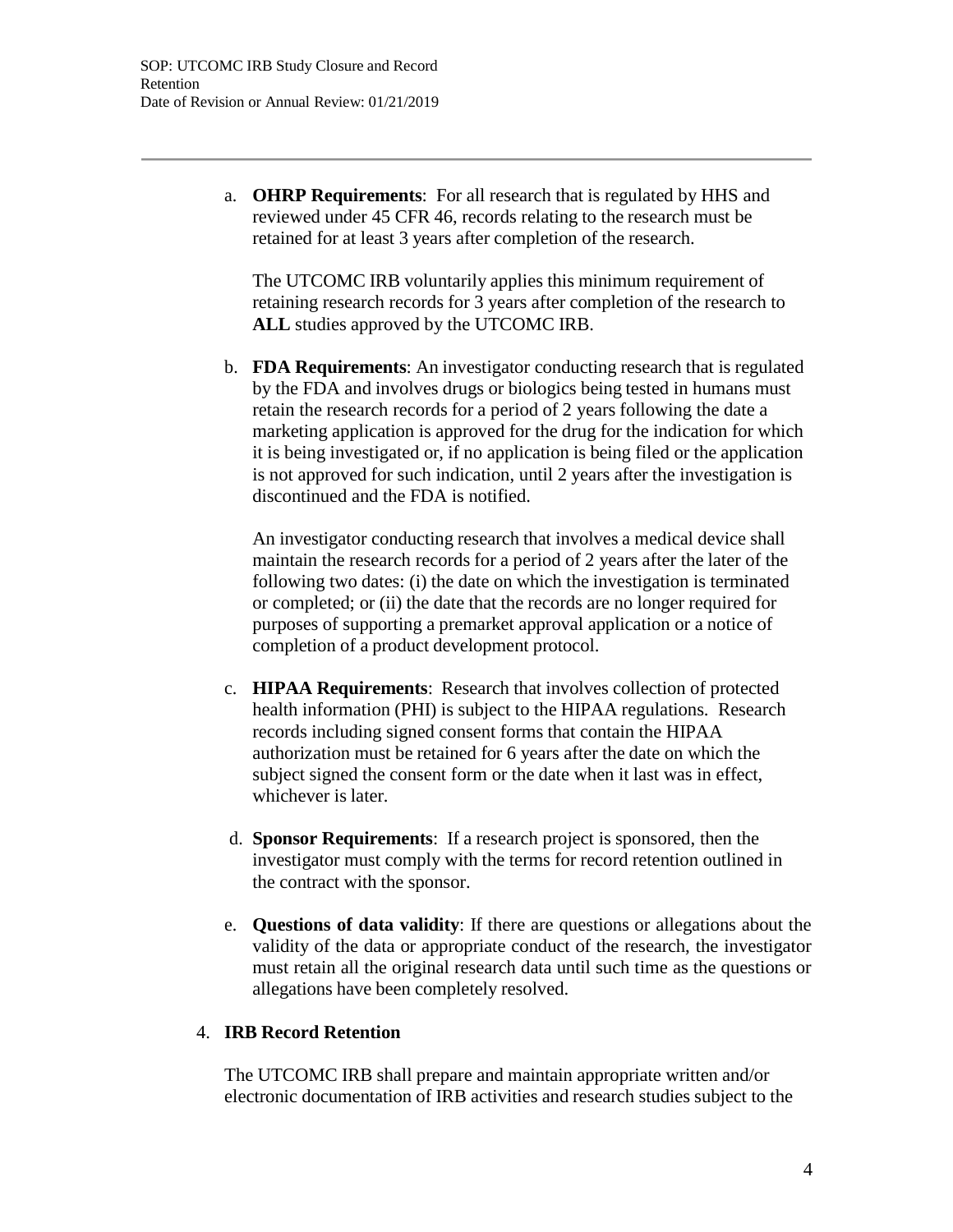regulatory authority of the IRB. IRB records shall be retained for at least 6 years after the completion of the research.

- a. **Documentation Maintained:** The UTCOMC IRB shall maintain documentation of all research protocols reviewed, scientific evaluations, if any that accompany the proposals, approved sample consent documents, progress reports submitted by investigators, reports of injuries to subjects, records of continuing review activities, correspondence between the IRB and the investigators, statements of significant new findings provided to subjects, and IRB findings. In addition, the IRB shall maintain minutes of IRB meetings, lists of IRB members, and written procedures.
- b. **Access/Availability of Records:** Access to hardcopy and electronic documents maintained by the UTCOMC IRB shall be limited to IRB personnel, Board members, officials, and staff who need such access in order to perform their job duties, to comply with regulatory requirements or to report any compliance issues. Records shall be accessible for inspection and copying by authorized representatives of OHRP, FDA, and/or other appropriate governmental entities.
- c. **Removal of Written Documents:** No written IRB records shall be removed from the IRB office except as approved by the IRB Administrator or in certain limited circumstances (e.g., for use in an UTCOMC inquiry or investigation; for production in accordance with a subpoena or request for production of documents; or pursuant to an appropriate request from a governmental agency with regulatory authority over the UTCOMC IRB).
- d. **Electronic Records:** The IRB electronic records shall be maintained in IRBNet, which has implemented controls, including audits, system validations, audit trials, electronic signatures and documentation for the system that meet the requirements of 21 CFR 11.
- e. **Reporting of Security Breaches:** Persons who discover any security breaches or instances of missing or damaged documents or electronic information shall immediately report such event to the IRB Administrator or designee*.* The IRB Administrator will make further reports of such events as necessary (e.g., reporting to HIPAA Privacy Officer and/or HIPAA Security Officer), as well as inquire into any such events and implement appropriate corrective measures.
- f. **Destruction of Records:** At least once a year, the IRB Administrator shall review the IRB records and dispose of the records for which the retention period has expired. The IRB shall dispose of any